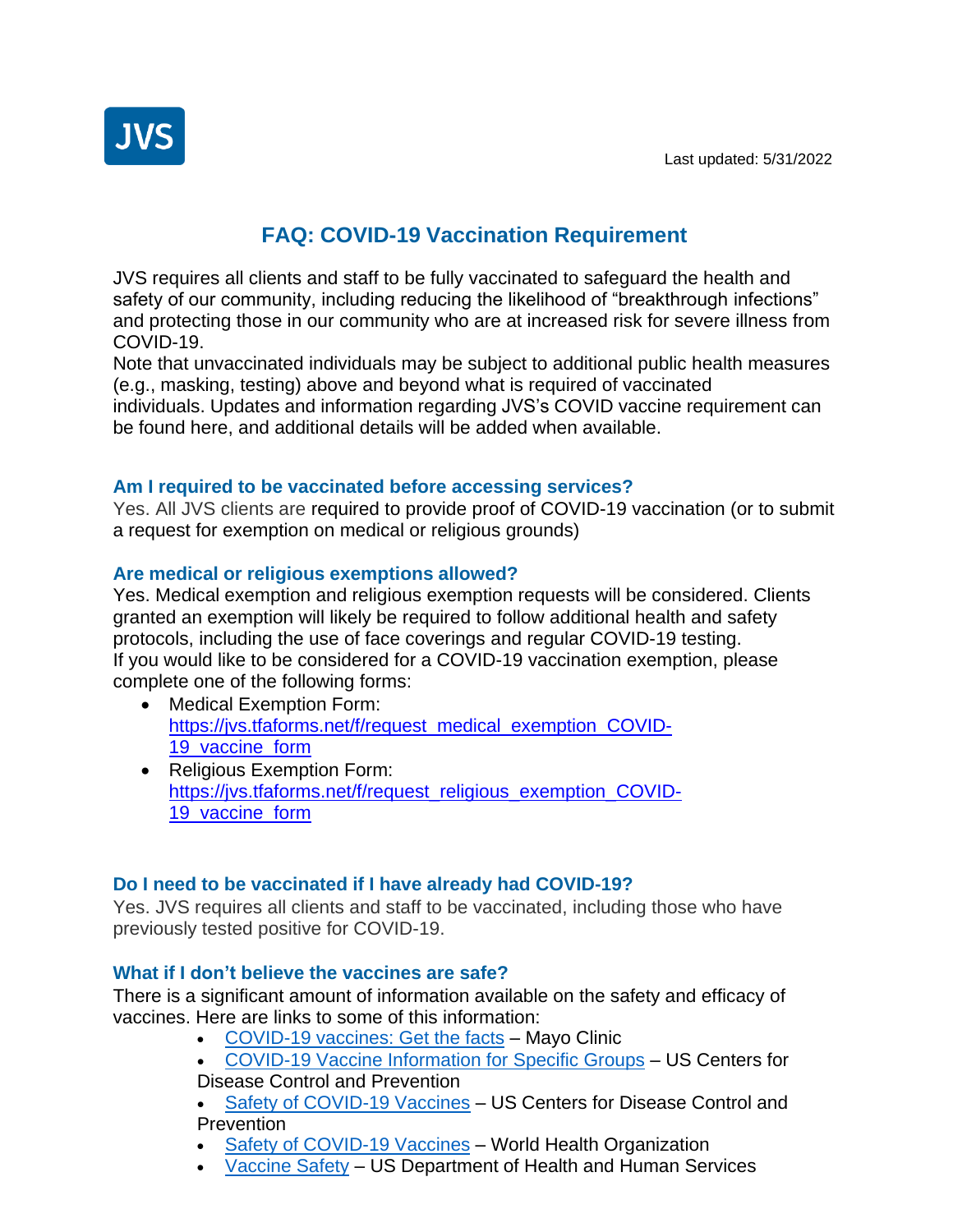### **What happens if I refuse to be vaccinated?**

We require that all JVS clients be vaccinated prior to accessing services in order to protect the health and safety of the community, and we are very hopeful that everyone will do so. Unvaccinated clients who are not approved for a medical or religious exemption will not be able to enroll in JVS programs or services.

### **What if I am enrolled in a JVS Program that takes place at a partner location (such as a community college or employer partner)?**

All JVS clients are required to be fully vaccinated against COVID-19, regardless of where the program takes place. Additionally, all clients and staff must comply with all partner facility COVID-19 protocols.

### **Am I still required to provide proof of vaccination if I participate in a remote program?**

Yes. All JVS clients are required to be fully vaccinated against COVID-19, regardless of if they are accessing a remote program. As more employers are returning to in-person work and requiring vaccines - full vaccination increases your access to work-based learning and employment opportunities.

### **Where can I get my vaccination?**

Vaccine distribution is managed by federal and state agencies. Here is how to find vaccines, register, and receive your vaccine:

- Go to the CDC's vaccine location webpage, which includes search boxes for state health departments and the national Vaccine Finder website; or,
- Go to California Department of Public Health https://myturn.ca.gov/
- Ask your personal health provider. Some doctors' offices offer preregistration at clinics, or if not, can advise you on services in your area.

### **I have been unable to get a vaccine appointment. Is JVS able to help me get vaccinated?**

While JVS cannot make vaccination appointments for clients, we can offer guidance for those having difficulty securing one. Please contact Laura Combs, Client Services Manager, at *Icombs@jvs.org* or (415) 608-3423 for assistance.

### **Will I have to pay to get a COVID-19 vaccine? What if I don't have health insurance?**

If you have insurance, your doctor or pharmacy may charge your insurance company a fee for the vaccine. People without health insurance can get COVID-19 vaccines at no cost. For more information visit: https:/[/www.cdc.gov/coronavirus/2019](http://www.cdc.gov/coronavirus/2019-) ncov/vaccines/no-cost.html

### **What if I am having transportation challenges getting to a COVID-19 vaccine site?**

Many Bay Area public transportation systems are offering free rides to vaccine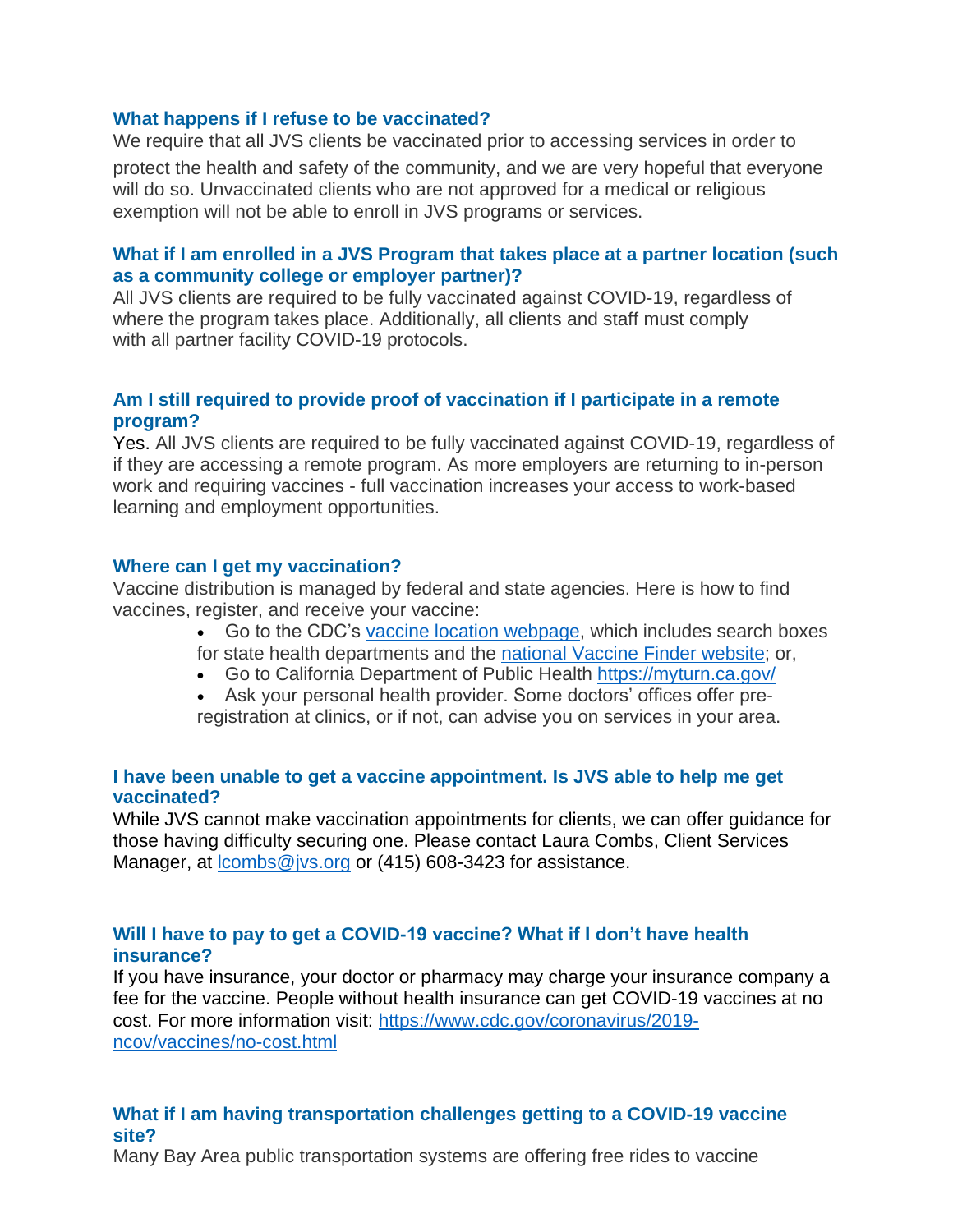distribution sites and some are establishing shuttle services to the vaccination locations for people without a car or those who need mobility assistance. To learn more please visit:<http://www.healthytransitplan.com/vaccination-sites/> If you would like additional assistance coming up with a transit plan to and from a vaccine site please contact Laura Combs, Client Services Manager, at [lcombs@jvs.org](mailto:lcombs@jvs.org) or (415) 608-3423 for assistance.

#### **Will I be asked about my immigration status when I get a COVID-19 vaccine?**

No. The COVID-19 vaccine is being given at no cost regardless of immigration status. You will not be asked about your immigration status when you get a COVID-19 vaccine. Your medical information is private and getting a COVID-19 vaccine does not affect your immigration status. You do not need a government issued ID to get a vaccine.

#### **When do I need to provide proof of vaccination?**

Proof of being fully vaccinated against COVID-19 is required to be submitted prior to the start date of the program.

#### **How do I provide proof of vaccination?**

Proof of vaccination will be collected as part of the program enrollment process. All JVS clients must provide official documentation of vaccination that includes the name of the vaccine you received and the dates you were vaccinated. This documentation may include your CDC Vaccination Card, World Health Organization Yellow Book, or official documentation from a medical provider.

#### **What COVID-19 vaccines will be accepted?**

Any COVID-19 vaccine authorized for use in the U.S. will be accepted. Some JVS Clients may be vaccinated in other countries that are using vaccines not yet approved in the United States. In accordance with CDC guidelines for people immunized with vaccines not currently authorized for use in the US, JVS will accept COVID-19 vaccines approved by the World Health Organization.

Exemptions are **only** available for medical or religious reasons and must follow JVS's protocols. There are no exceptions.

#### **How will my COVID-19 vaccination data be used?**

Your proof of COVID-19 vaccination information will be used internally to prevent and respond to the presence of COVID-19 at JVS and to comply with federal, local and public health guidelines. Your information will be maintained in accordance with our confidentiality protocols and in accordance with all applicable laws and public health regulations.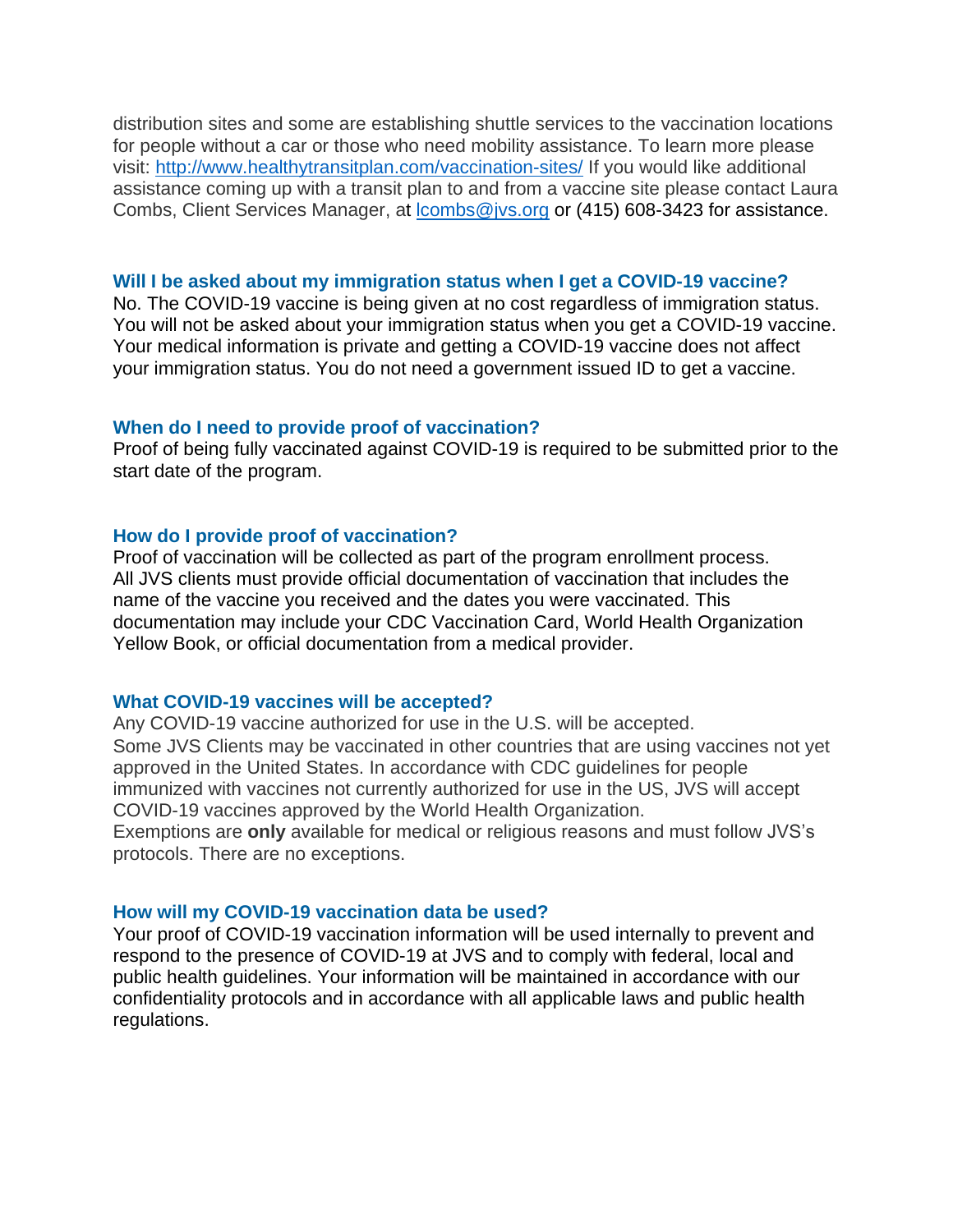## **What if I have lost my proof of COVID-19 Vaccine card?**

Everyone who is vaccinated in California can request a digital COVID-19 Vaccination Record at myvaccinerecord.cdph.ca.gov

## **What does 'fully vaccinated' mean?**

According to the CDC, people are considered fully vaccinated:

- two weeks after their second dose in a 2-dose series, like the Pfizer or Moderna vaccines, or
- two weeks after a single-dose vaccine, like Johnson & Johnson's Janssen vaccine
- You can receive your doses of Pfizer 3-8 weeks apart
- You can receive your doses of Moderna 4-8 weeks apart
- Please speak with your healthcare provider to understand the timing for the second dose. You should **not** get the second dose early.

If it has been less than two weeks since your shot, or if you still need to get your second dose, you are not fully protected and should keep taking all prevention measures until you are fully vaccinated.

# **Am I required to get a booster shot?**

Although not required at this time for non-Healthcare Program Clients, the CDC recommends receiving a Booster shot when eligible.

### **In line with California Department of Public Health regulations, all Healthcare Program clients are required to have a booster shot when eligible to be considered fully vaccinated.**

- For those that received the J&J/Janssen 1 Dose, the Booster is due 8 weeks after the 1st Dose.
- For those that received Moderna or Pfizer, the Booster is due 5 months after the 2nd Dose.
- If you received a different vaccine or are not sure which vaccine you received, please reach out to your primary care physician or Client Services Manager, Laura Combs (Icombs@jvs.org) for support in scheduling a Booster.

### **Are vaccinations required for JVS staff?**

Yes, JVS requires COVID-19 vaccinations for all staff.

### **After vaccination, do I still need to wear face coverings and practice physical distancing?**

Yes, at this time. Updates to this will be provided during the course of your program enrollment.